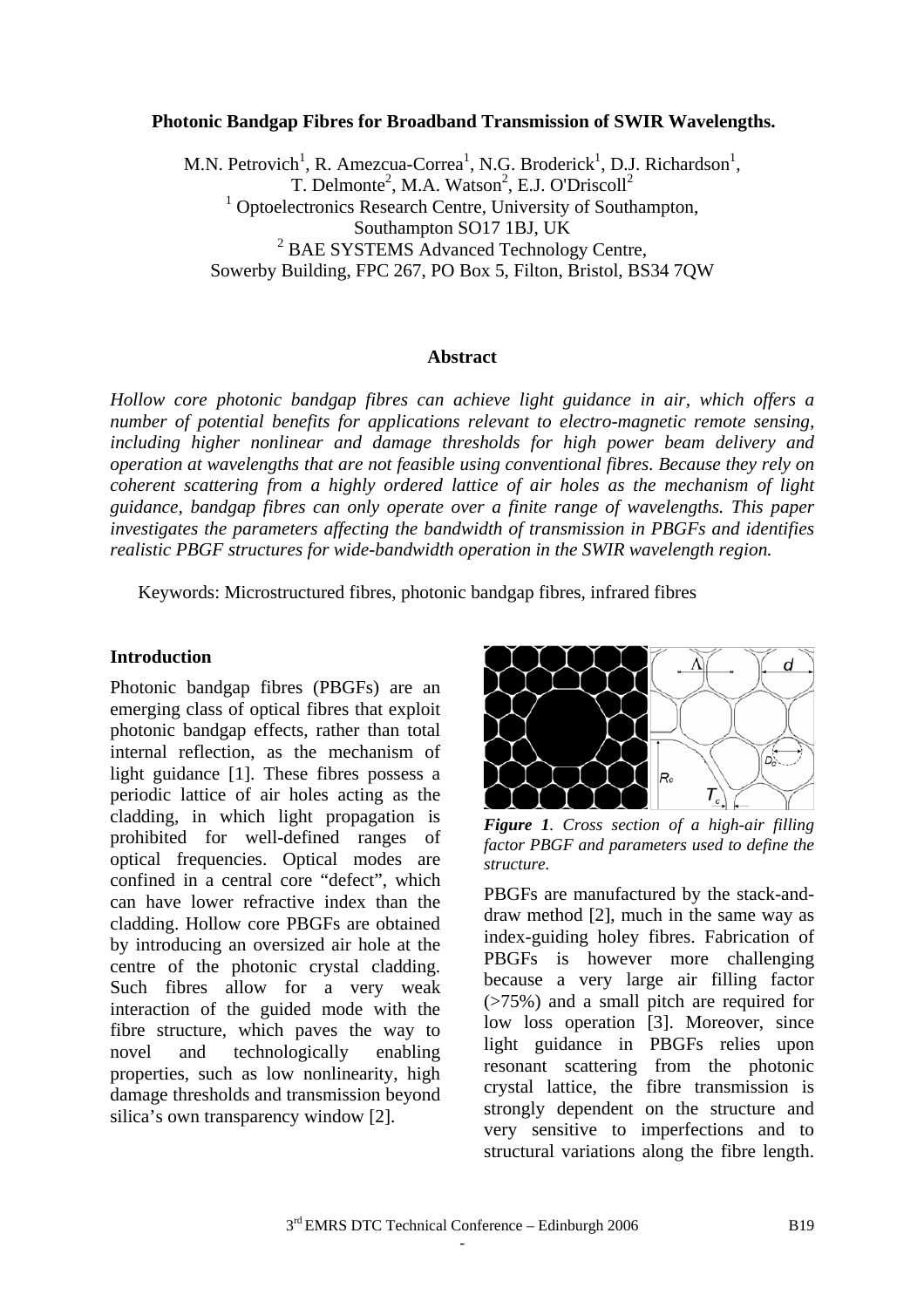The position of the bandgap is primarily determined by the hole-to-hole spacing, Λ, and by the hole size and shape; since PBGFs require a high air filling factor, the holes are hexagonal with rounded corners and are generally described via two parameters (Fig 1): the relative hole diameter, *d/*Λ and the 'shape' factor, i.e. the relative radii of curvature at the corners,  $D_C/A$  [4].

The goal of this study is to develop PBGFs with broadband transmission in the shortwavelength infrared region (SWIR). To this end, two distinct factors must be considered. The first is the width of the optical bandgap, which is determined by the properties of the photonic crystal cladding. Secondly, the *operational bandwidth* of a PBGF must also take into account its wavelength dependent transmission loss. In particular, it is well established that PBGFs can support both core and surface modes [5] and coupling between these modes is a major source of loss in these fibres, and can drastically reduce the fibre's transmission bandwidth.

In this paper we present a detailed study of idealised but realistic PBGF structures, investigate the impact of key structural parameters and identify regimes that are robustly free of surface modes. Fibres fabricated with an optimised structure exhibit a wide low-loss operational bandwidth in good agreement with our theoretical predictions.

# **Transmission properties of PBGFs**

Fig. 2 shows the optical bandgaps calculated for three different PBGF structures using a plane wave expansion method [6]. For a fixed wavelength  $\lambda_0$ , optical modes with effective index,  $n^{eff}(\lambda_0)$ , within the shaded areas cannot propagate in the photonic crystal cladding and are confined to the core. The fundamental airguided mode has a dispersion curve (dashed line), which lies just below the "air line"  $(n^{eff}=1)$ , thus the theoretical bandwidth of

the contract of the contract of the contract of the contract of the contract of

transmission ( $\Delta \Lambda^{MAX}$ ) can be approximated by the intersection of the bandgap edges with the air line*.* Based on this definition,  $\Delta \Lambda^{MAX}$  is only dependent on the properties of the cladding. Fig. 2 shows that increasing the hole size has a dramatic effect on the transmission bandwidth: as d/Λ is increased by less than 3% from 0.95 to 0.98, the bandgap almost doubles in width. This implies that a structure with very thin silica struts is preferable in order to achieve wide bandwidth PBGFs. The width of the bandgap is also found to depend on the shape factor, which also affects the air filling factor.





As stated above, the *operational bandwidth* of PBGFs depends on both the width of the optical bandgap and on the presence of surface modes (SMs). We employed a full vector finite element method (FEM) to accurately predict the dispersion curves of the optical modes supported by different PBGF structures. Fig. 3 shows a typical result for a fibre supporting one SM in addition to the 'fundamental' core mode. The top graph shows the dispersion curves (solid lines) superimposed on the optical bandgap (shaded region). The inserts show the mode profiles corresponding to the core mode (FM), with most of the optical power located in air, and of the SM, which is concentrated in the thin core boundary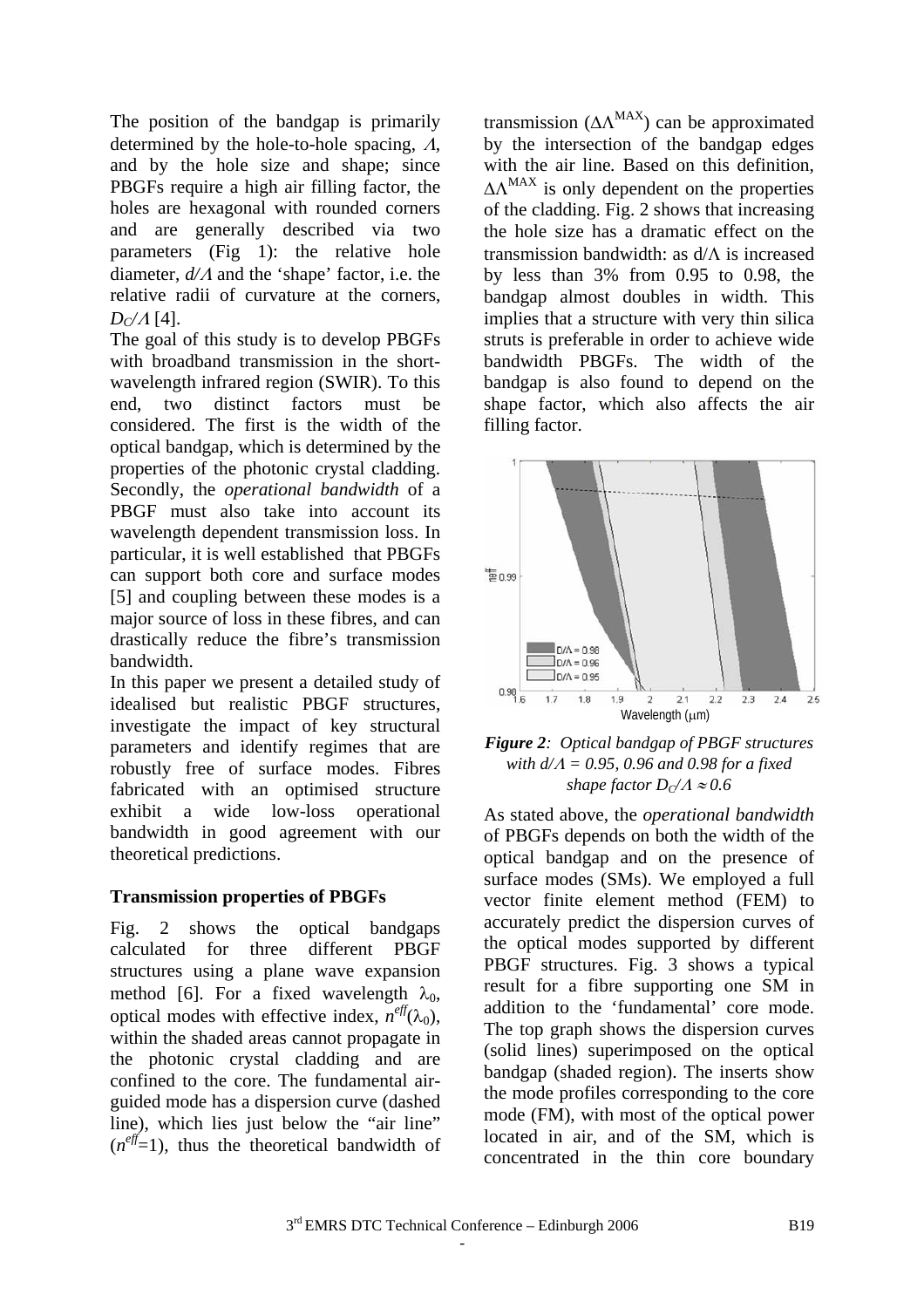region instead. An 'anticrossing' between modes occurs within the bandgap, which is indicated by a dashed square. The impact of such an 'interaction' between these modes can clearly be seen as a dip in the percentage of power in the core for the fundamental mode (bottom graph). Because surface modes are intrinsically lossy, an increase in the transmission loss of the FM is always observed at the anticrossing points [5]. The operational bandwidth is thus correspondingly reduced.



*Figure 3. (Top) Effective index of modes vs wavelength. (Bottom) Percentage of power in the core of the fundamental mode. Shaded regions represent the bandgap.* 

To summarize, in order to achieve maximum bandwidth suitable PBGF structures must be identified where: a) the optical bandgap is widest and b) SMs are ideally eliminated, or at least their impact on the fibre transmission is minimised. This in turn involves two equally critical steps of optimizing both the cladding structure, which determines the width of the optical bandgap, and the design of the core boundary, which determines the presence of SMs and their position within the optical bandgap.

the contract of the contract of the contract of the contract of the contract of

## **Optimisation of Fibre Design**

In real PBGFs the core is defined by a thin non-circular silica ring of nearly constant thickness at the boundary with the cladding. During the fabrication at least two of the core parameters can be controlled, i.e. the thickness of the silica ring and the core diameter, while keeping the parameters of the cladding constant. Hence we have focused our study on the effects on the fibre's transmission properties due to the modification of these two parameters. The thickness of the core ring is described by the parameter  $T_c$ , while the size of the core is determined by its radii,  $R_C$  (Fig.1). Variations of  $R<sub>C</sub>$  were modelled considering that only the first ring of holes is affected and the rest of the cladding is unchanged; this assumption was justified based on experimental observations, as clearly shown by two SEM micrographs of PBGFs with compressed and expanded cores (Fig. 4).



*Figure 4. SEM images of hollow-core PBGFs, with (a) compressed and (b) expanded core.* 

We initially varied the core thickness  $T_C$ while holding the core size constant and calculated the optical modes within the bandgap. The analysis was then repeated for different values of R<sub>C</sub>. Our detailed calculations showed a strong dependence of the number and position of SMs interacting with the core mode on  $T<sub>C</sub>$ . It was however possible to identify a design regime, which is free of surface modes [7]. This 'optimum' core design regime requires the core ring to have a thickness of about half that of the struts within the photonic crystal cladding. Our calculations also showed that a further improvement in the operational bandwidth can be achieved in a design with a slightly compressed core [7]. By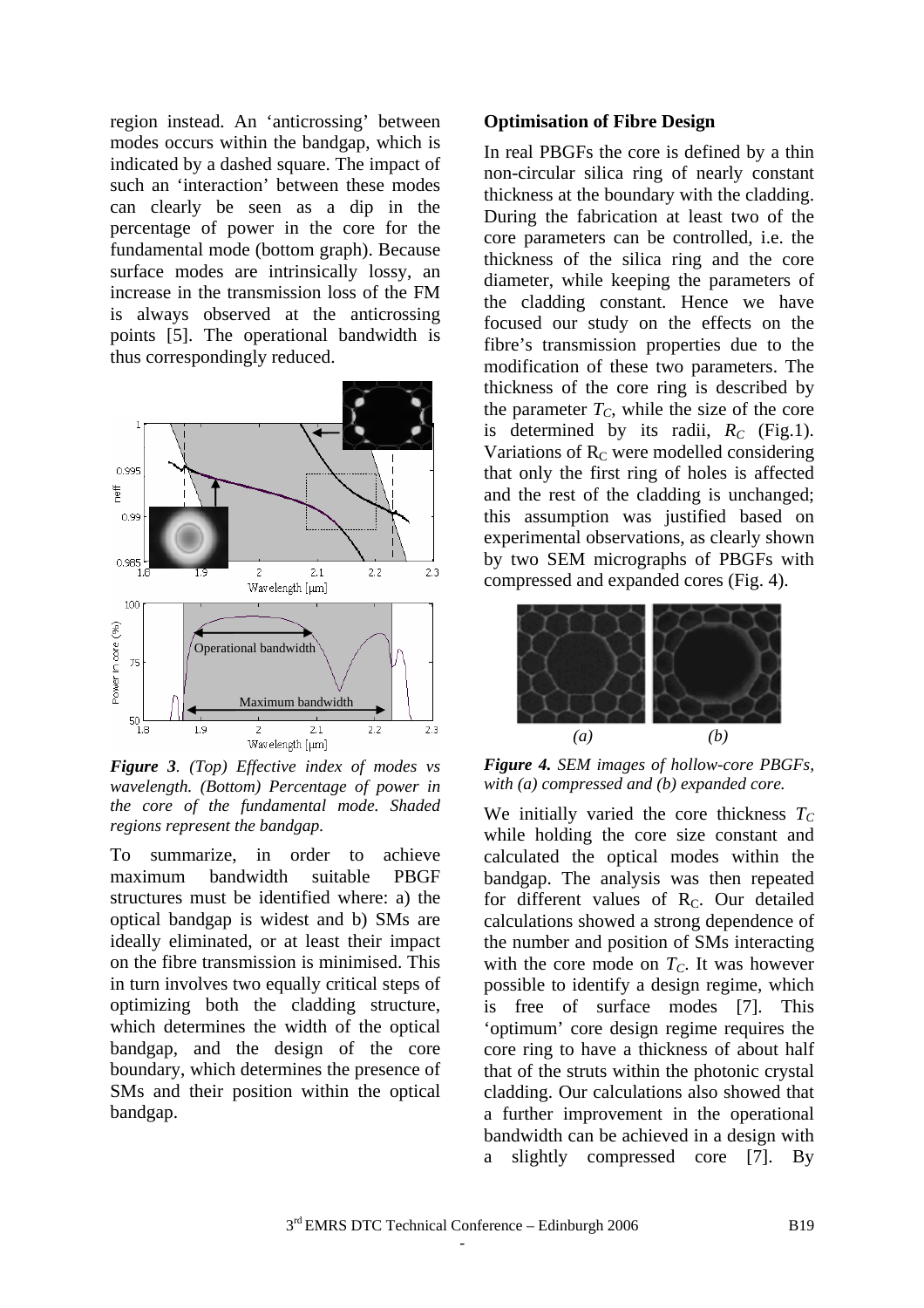performing a systematic study we established this to be a robust effect that does not critically depend on the core size or cladding properties. Furthermore, we have confirmed that the result holds true for both 7-cell core structures as well as for structures with a larger 19-cell core.

The modal and transmission properties of a PBGF with optimised structure are shown in Fig. 5, clearly demonstrating a huge improvement as compared to the unoptimized fibre structure in Fig. 2. Here SMs only occur either outside the optical bandgap or very close to its edges, hence they have very little impact on the fibre's transmission. Shaded areas indicate the width of the optical bandgap  $(ΔΛ<sup>MAX</sup>)$ , which in this case approximately coincides with the operating bandwidth.



*Figure 5. Modal dispersion curves of PBGFs with an 'optimised' structure.* 

### **Fibre Fabrication**

Fabrication of PBGFs with optimised structure was then undertaken. Several fibres were produced with bandgaps covering the range from 1.5 to 2.5µm. Detailed structural analysis was performed by scanning electron microscopy, which allowed us verification that the fibre's parameters were within the regime for wide

the contract of the contract of the contract of the contract of the contract of



*Figure 6. SEM images of fabricated PBGFs* 

bandwidth operation.

Fig. 6 shows a cross-sectional SEM image of a fibre with a 7-cell core and seven rings surrounding it, plus one incomplete ring to facilitate stacking and structure integrity during fibre fabrication. The fibre has a high air filling factor and the pitch of the photonic crystal cladding is in this case optimised for operation at about 2µm.

The fibre transmission was measured using an OPO source, which could be continuously tuned across the bandgap. Fig. 7 shows a plot of the total loss (fibre loss plus coupling loss) vs. wavelength. A 6m length was used in the measurements, which is deemed to be suitable for the end application of the present study. Little variation in the fibre transmission at the centre of the bandgap was however observed between samples with different fibre lengths, which indicates low fibre loss and good structural uniformity. Light transmitted at 2µm showed good beam quality ( $M^2 \approx 1.4$ ).



*Figure 7. Bandwidth of transmission of a PBGF designed for operation at 2*µ*m.*